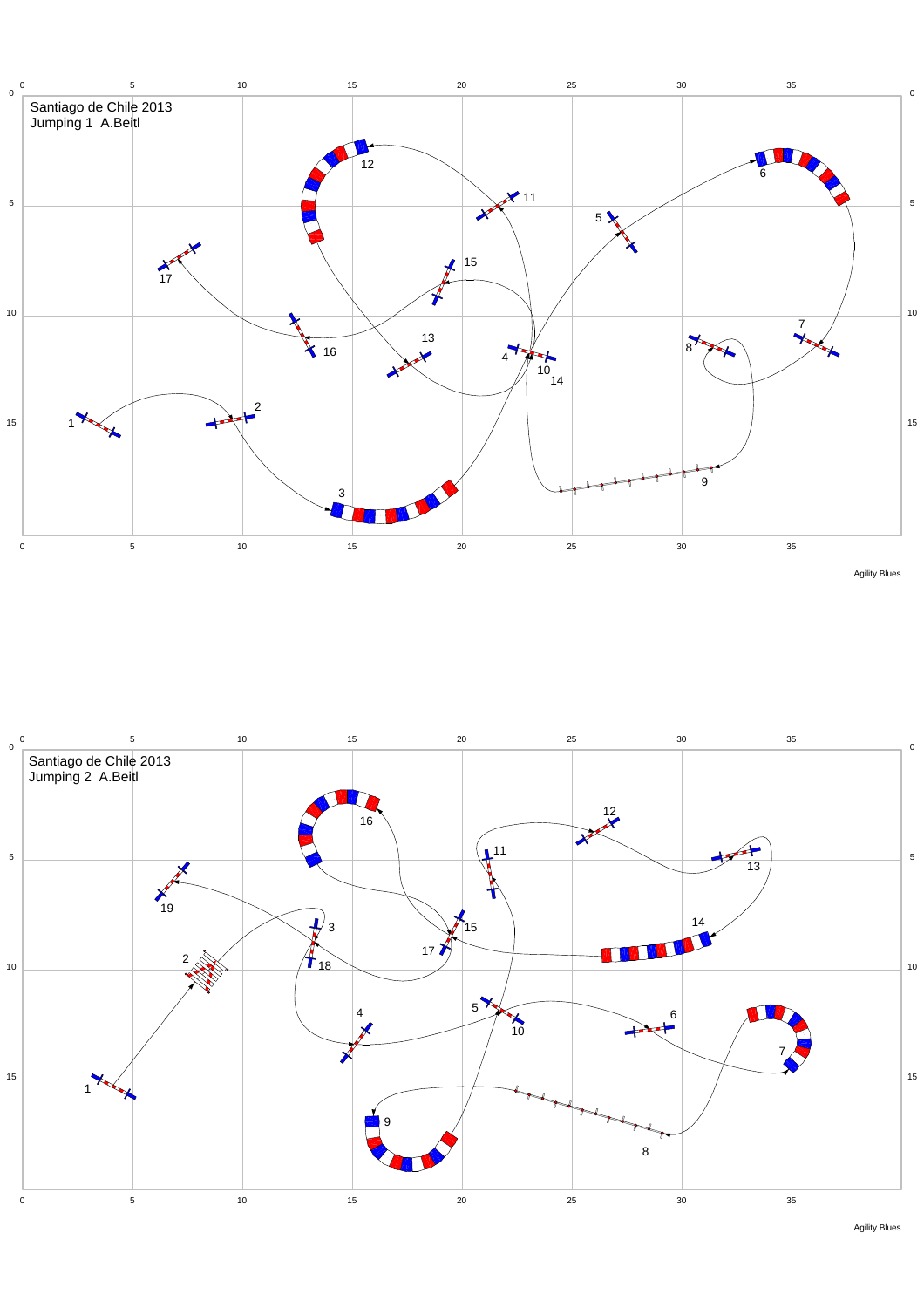



Agility Blues